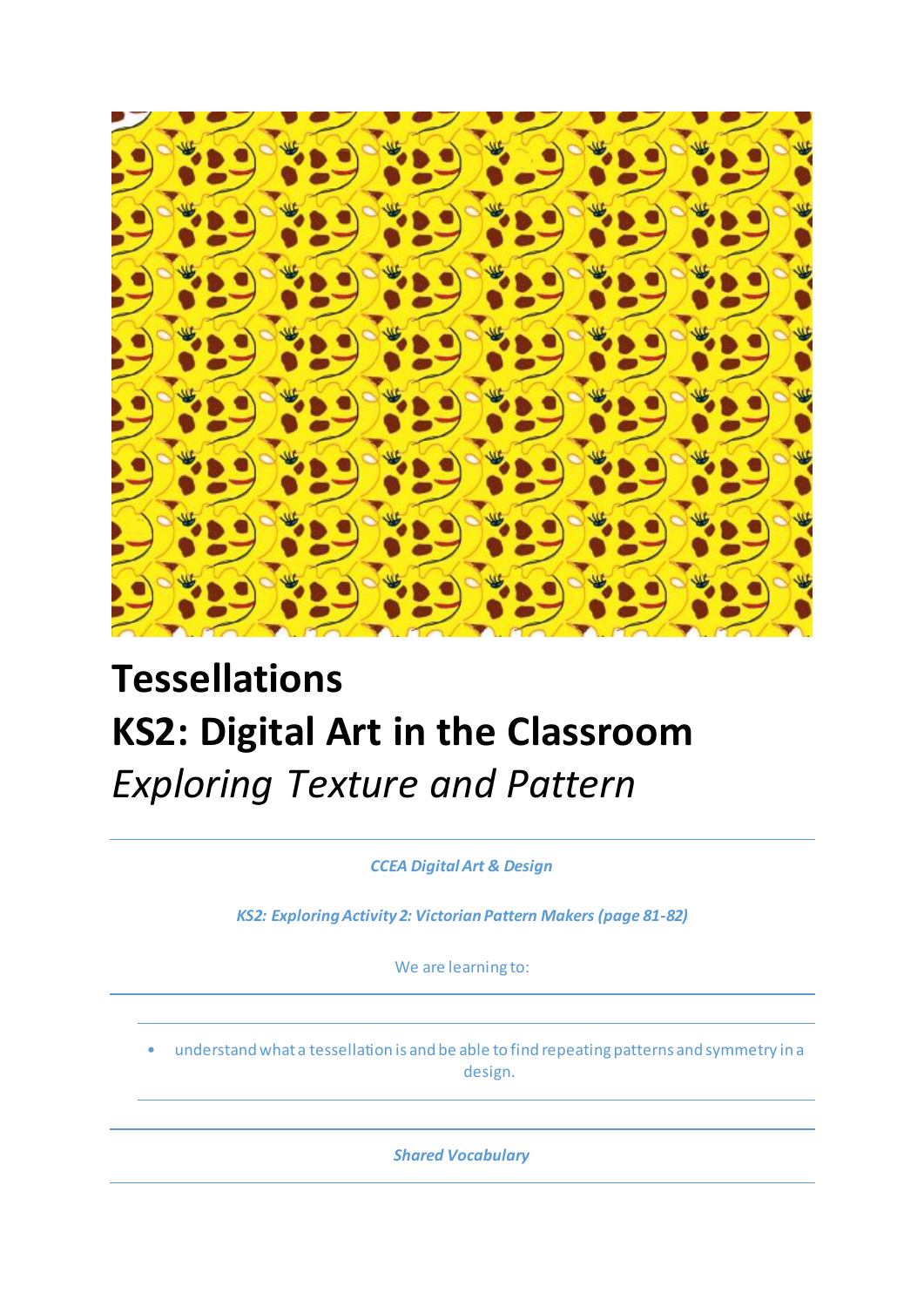

**DO** Once your pupils have sketched and decided on a design for their repeat, ask them to use *an app such as Amaziograph to create the tessellation*. If the app allows, ask your pupils to edit the grid to suit their design and then draw their design into one grid area to see the effect.

**TIP!** for more control and accuracy, encourage your pupils to zoom into the screen as much as possible so that only the grid they are working on is in view. They can then zoom out to see their final wallpaper design. Some pupils may notice when they are drawing their design that there are parts that don't work properly on a repeat. Encourage them to edit their design as they go, so they end up with a design that works on repeat. Once they are happy, ask them to export their final wallpaper pattern.

**REVIEW** Give your pupils the opportunity to look at each other's work and talk about it. What did they learn? What do they like about the design they have created? What do they like about other pupils' designs? Has the tessellation worked as they imagined? Would they do anything differently?

*Made using Amaziograph app*

Tessellations in design

Samples of work courtesy of Elmgrove Primary School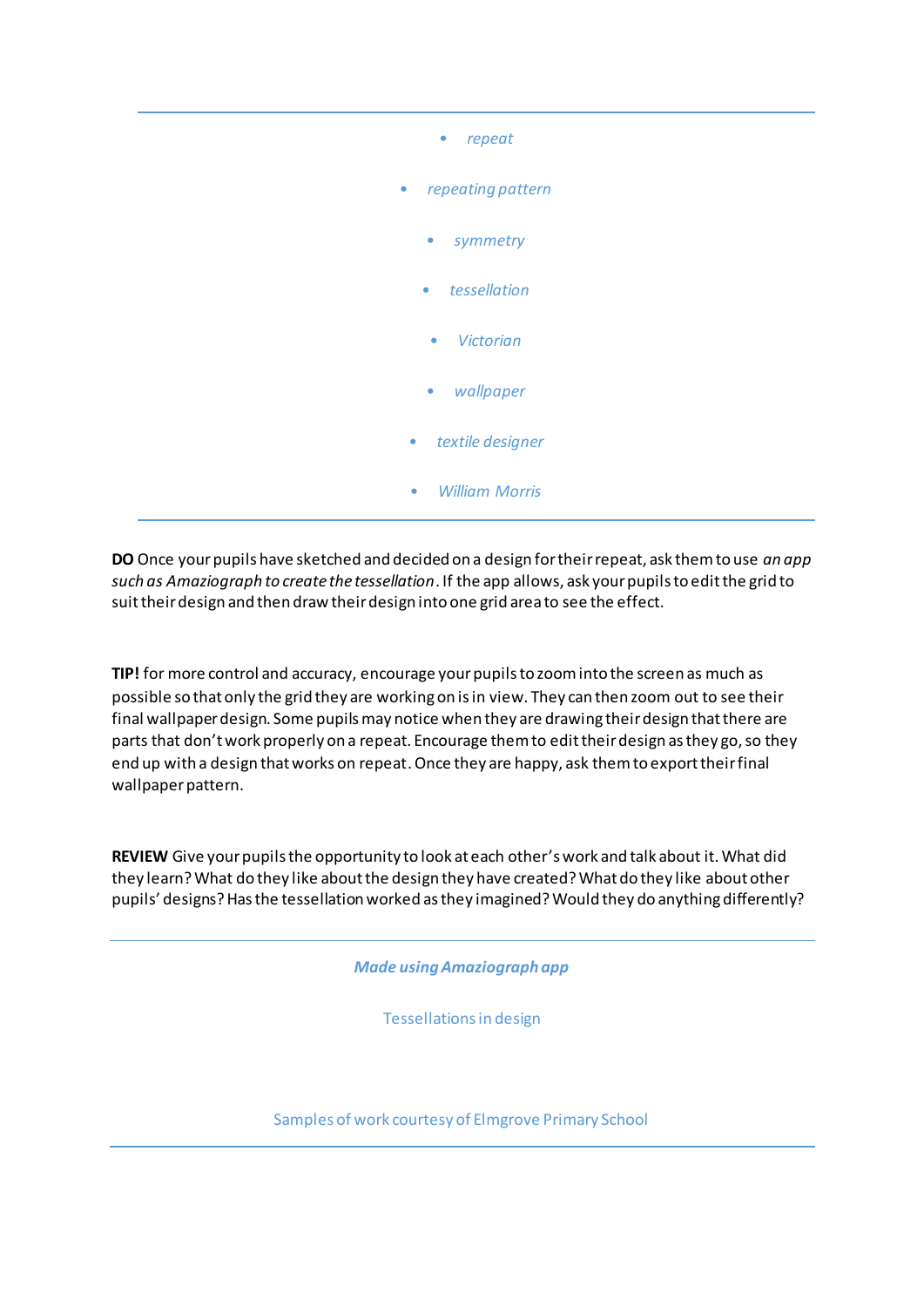

*- Click to view slideshow*



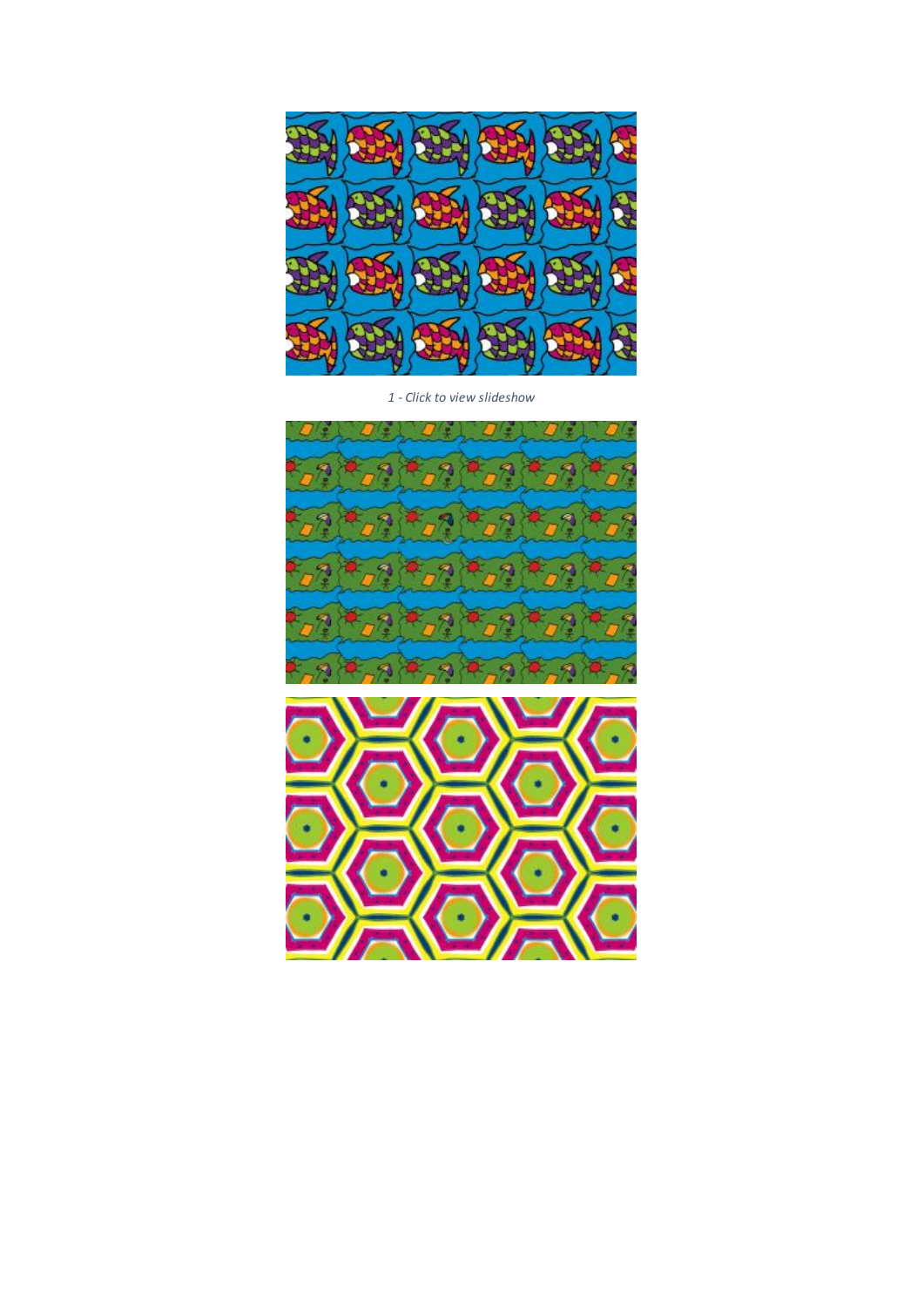